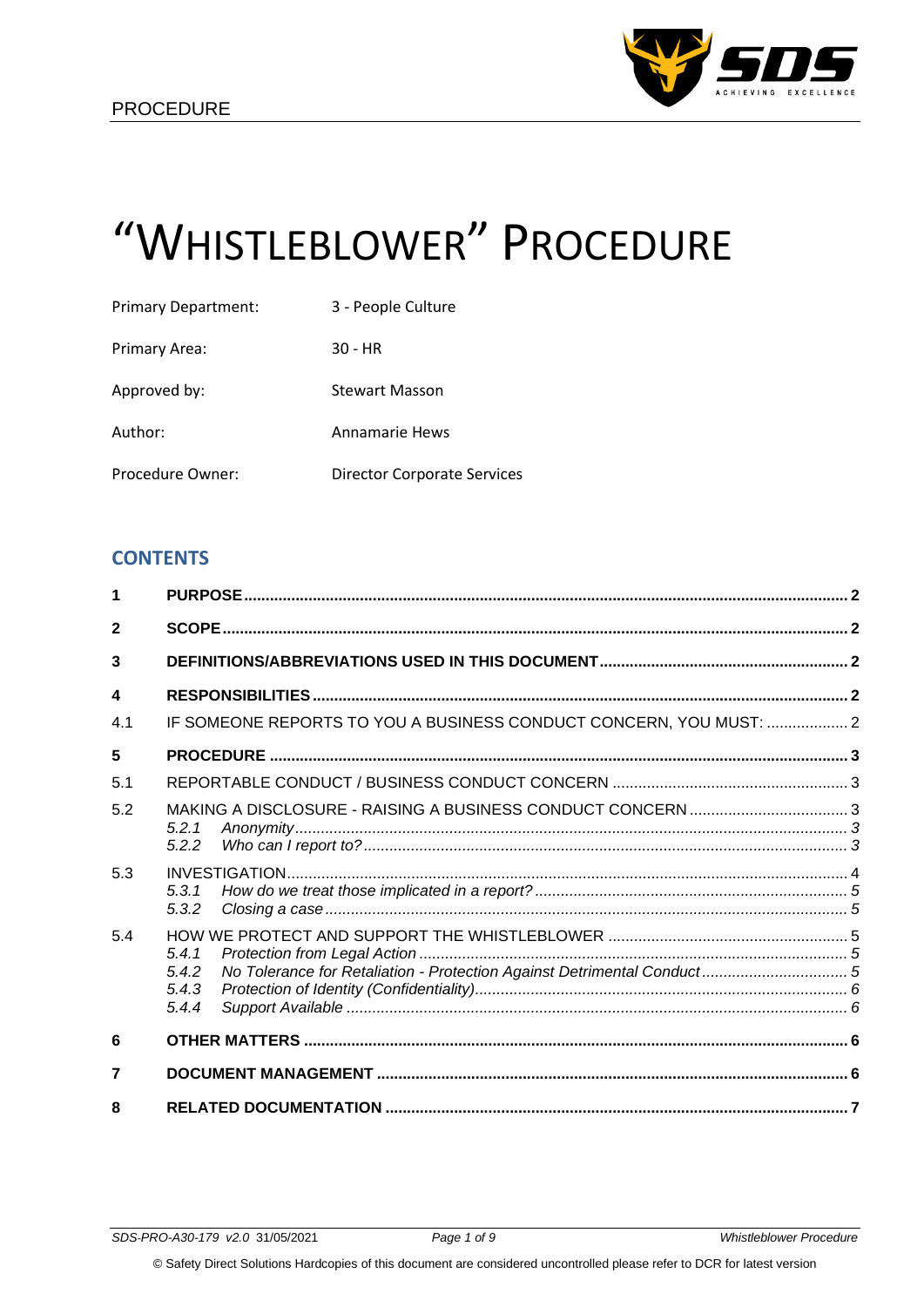# <span id="page-1-0"></span>**1 PURPOSE**

SDS is committed to ensuring corporate compliance and promoting ethical corporate culture by observing the highest standards of fair dealing, honesty and integrity in our business activities. SDS encourages the reporting of any instances of suspected unethical, illegal, corrupt, fraudulent or undesirable conduct involving SDS's business and provides protections and measures to individuals who make a disclosure in relation to such conduct without fear of victimisation or reprisal.

# <span id="page-1-1"></span>**2 SCOPE**

This procedure applies to any person who is, or has been, any of the following with respect to SDS:

- Employee;
- Officer;
- Director;
- Contractor (including sub-contractors and employees of contractors);
- Supplier (including employees of suppliers);
- Consultant;
- Auditor;
- Associate; or
- Relative, dependant, spouse, or dependant of a spouse of any of the above.
- <span id="page-1-2"></span>• A Community or member of the public

# **3 DEFINITIONS/ABBREVIATIONS USED IN THIS DOCUMENT**

| <b>SDS</b>                                                    | Safety Direct Solutions Pty Ltd                                                                                                                   |
|---------------------------------------------------------------|---------------------------------------------------------------------------------------------------------------------------------------------------|
| Whistleblower                                                 | An individual or group who exposes information on a person or<br>organisation regarded as engaging in an unlawful, unsafe or immoral<br>activity. |
| <b>Business Conduct Concern/</b><br><b>Reportable Conduct</b> | refer section 5.1                                                                                                                                 |
| <b>Disclosure</b>                                             | Information brought forward by 'whistleblower'                                                                                                    |

# <span id="page-1-3"></span>**4 RESPONSIBILITIES**

Everyone has a responsibility to bring attention to any unethical, illegal, corrupt, fraudulent or undesirable business conduct. Speaking up protects everyone. If you have a business conduct concern, don't ignore it.

Whistleblower Protection Officers identified in section 5.2.2 are responsible for the investigation of any disclosure brought to their attention.

# <span id="page-1-4"></span>**4.1 IF SOMEONE REPORTS TO YOU A BUSINESS CONDUCT CONCERN, YOU MUST:**

- listen, respond respectfully and promptly, and treat every concern seriously;
- protect the identity of the whistleblower (as needed); and
- escalate the concern in accordance with this procedure.

Use of the *Statement of Events form (FRM-273)* is recommended to record the business conduct concern.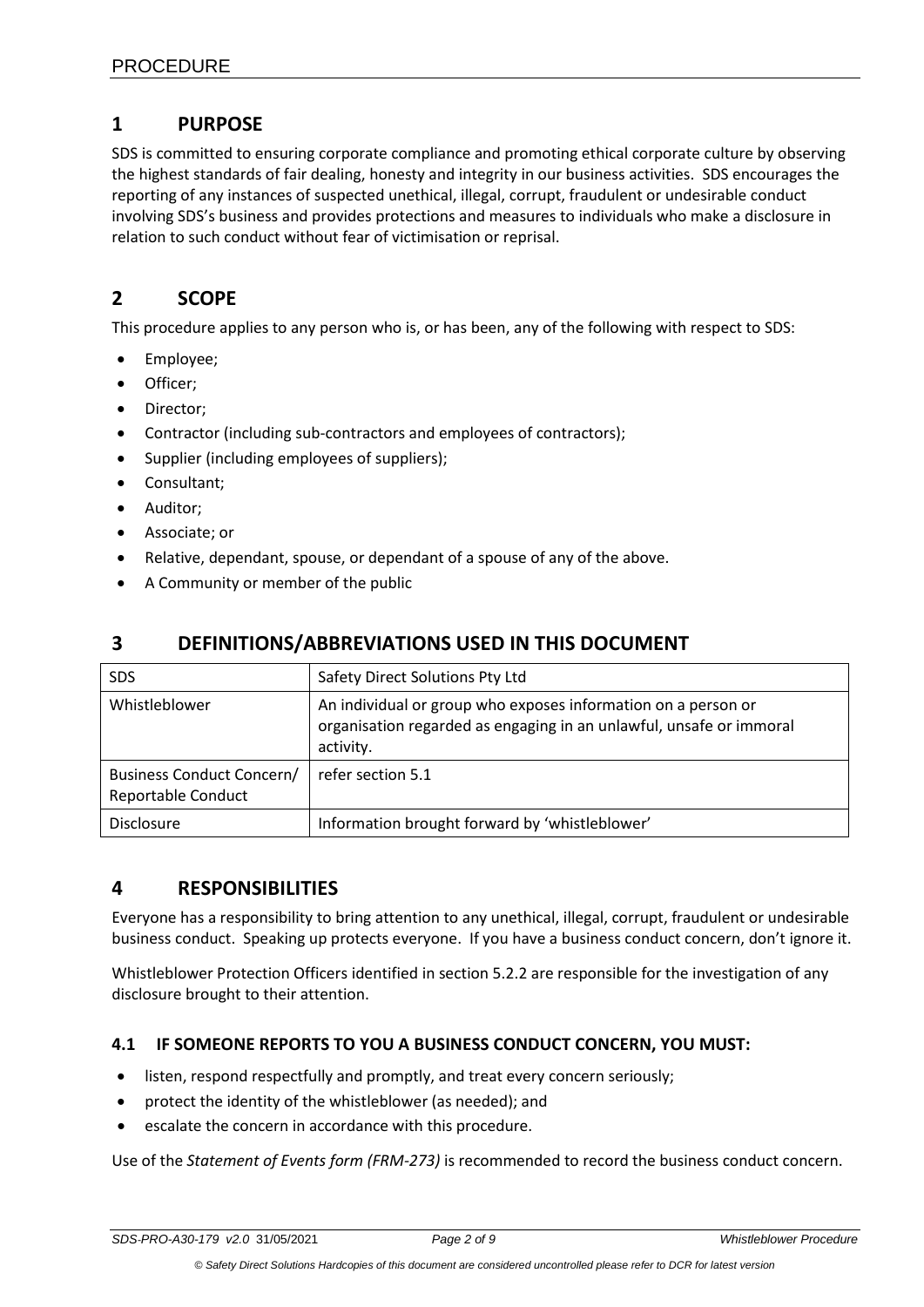# <span id="page-2-0"></span>**5 PROCEDURE**

### <span id="page-2-1"></span>**5.1 REPORTABLE CONDUCT / BUSINESS CONDUCT CONCERN**

You may make a report or disclosure under this procedure if you have reasonable grounds to believe that a Company director, officer, employee, contractor, supplier, consultant or other person who has business dealings with SDS has engaged in conduct ('Reportable Conduct') which is:

- Dishonest, fraudulent or corrupt;
- Illegal (such as theft, dealing in or use of illicit drugs, violence or threatened violence and criminal damage to property);
- Unethical including any breach of SDS's policies such as the Code of Conduct; Oppressive or grossly negligent;
- Potentially damaging to SDS, its employees or a third party;
- Misconduct or an improper state of affairs;
- A danger, or represents a danger to the public or financial system;
- Harassment, discrimination, victimisation or bullying.

For the avoidance of doubt, Reportable Conduct does not include personal work-related grievances. These grievances should be reported to your line manager in accordance with the *Grievance Policy*. A personal work-related grievance is a grievance about any matter in relation to a personnel member's current or former employment, having implications (or tending to have implications) for that person personally and that do not have broader implications for SDS. Examples of personal work-related grievances are as follows:

- An interpersonal conflict between the personnel member and another employee;
- A decision relating to the engagement, transfer or promotion of the personnel member;
- A decision relating to the terms and conditions of engagement of the personnel member;
- A decision to suspend or terminate the engagement of the personnel member, or otherwise to discipline the personnel member.

# <span id="page-2-2"></span>**5.2 MAKING A DISCLOSURE - RAISING A BUSINESS CONDUCT CONCERN**

SDS relies on its employees maintaining a culture of honest and ethical behaviour. Accordingly, if you become aware of any Reportable Conduct, it is expected that you will make a disclosure under this procedure. Raise the concern immediately so we can take necessary action.

### <span id="page-2-3"></span>*5.2.1 Anonymity*

When making a disclosure, you may do so anonymously. It may be difficult for SDS to properly investigate the matters disclosed if a report is submitted anonymously and therefore SDS encourages you to share your identity when making a disclosure, however you are not required to do so.

Where a disclosure has been made externally and you provide your contact details, those contact details will only be provided to a Whistleblower Protection Officer with your consent.

### <span id="page-2-4"></span>*5.2.2 Who can I report to?*

There are several ways in which to report or raise any issue or behaviour which you consider to be Reportable Conduct.

*SDS-PRO-A30-179 v2.0* 31/05/2021 *Page 3 of 9 Whistleblower Procedure*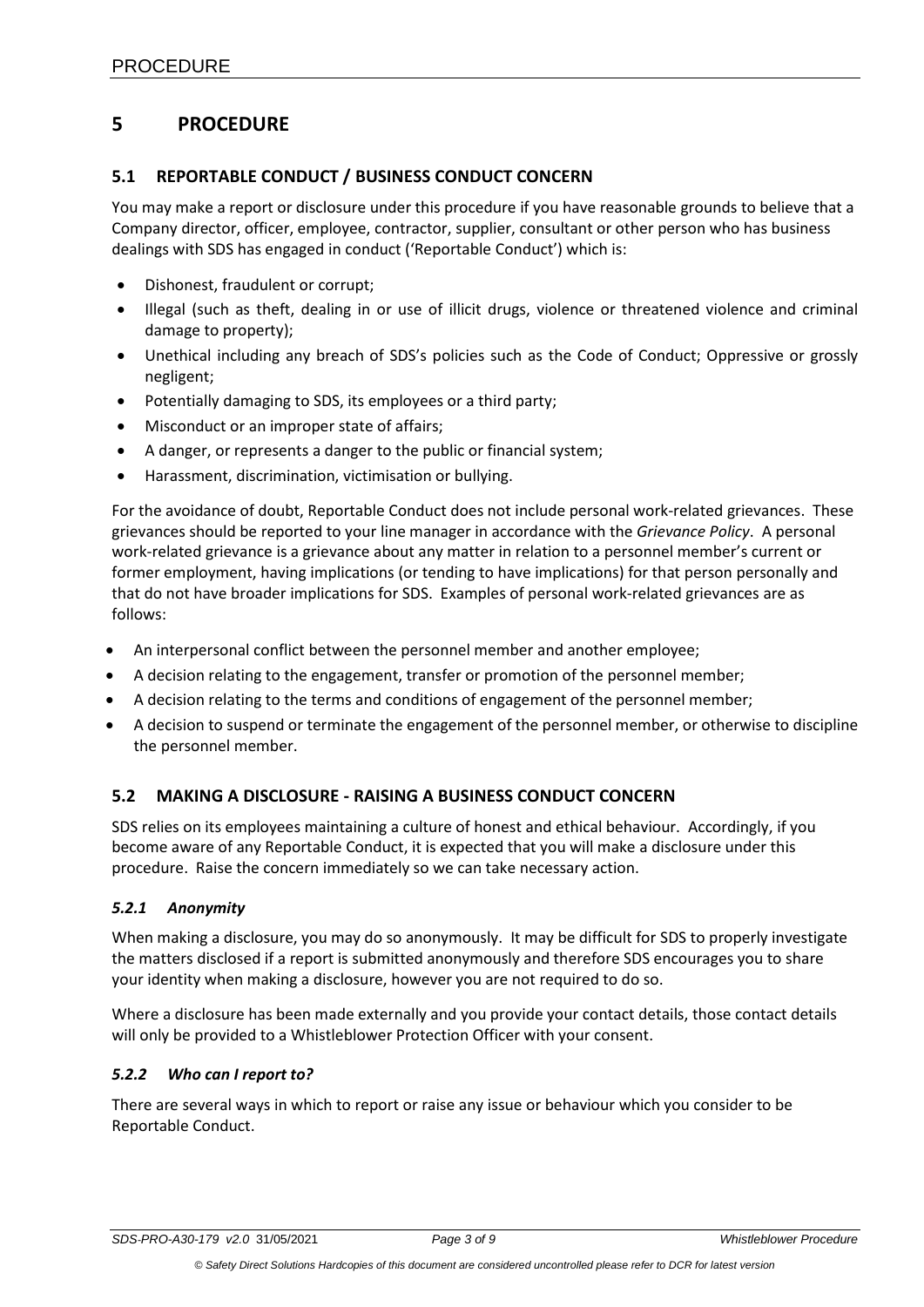### **Internally**

In the first instance contact your direct line manager. If you are uncomfortable raising your concern with your line manager, you can report to a **Whistleblower Protection Officer** listed below:

| Director Corporate Services      | Phone Number: 1300 955 097 |
|----------------------------------|----------------------------|
| Resource and Recruitment Officer | Phone Number: 1300 955 097 |
| Chief Executive Officer          | Phone Number: 1300 955 097 |

If you are unable to use any of the above reporting channels, a disclosure can also be made to an "eligible recipient" within SDS. Eligible recipients include:

- Directors;
- Leadership Team;
- Auditor or member of an audit team conducting an audit of SDS.

The Whistleblower Protection Officer or eligible recipient will safeguard your interests and will ensure the integrity of the reporting mechanism.

### **Externally**

Nothing prevents you from, or requires approval for, reporting what you reasonably believe is a breach of the law to an appropriate government/regulatory authority or from seeking legal advice on your rights.

• Reporting to Regulators

You may also make a disclosure to the Australian Skills Quality Authority (ASQA), the Australian Securities and Investments Commission (ASIC) or the Australian Prudential Regulation Authority (APRA) in relation to a Reportable Conduct.

• Reporting to a Legal Practitioner

You may choose to discuss your concerns with a legal practitioner for the purposes of obtaining legal advice or representation.

You will be covered by the protections outlined in this procedure if you have reported your concerns to a legal practitioner, ASQA, ASIC or APRA.

# <span id="page-3-0"></span>**5.3 INVESTIGATION**

SDS will investigate all matters reported under this procedure as soon as practicable after the matter has been reported. The Whistleblower Protection Officer will complete a *Statement of Events* form (FRM-273) and investigate the matter and where necessary appoint an external investigator to assist in conducting the investigation. All investigations will be conducted in a fair, independent and timely manner and all reasonable efforts will be made to preserve confidentiality during the investigation.

If the report is not anonymous, the Whistleblower Protection Officer or external investigator will contact you to discuss the investigation process and any other matters that are relevant to the investigation.

Where you have chosen to remain anonymous, your identity will not be disclosed to the investigator or to any other person and SDS will conduct the investigation based on the information provided to it.

Where possible, the Whistleblower Protection Officer will provide you with feedback on the progress and expected timeframes of the investigation. The person against whom any allegations have been made will also be informed of the concerns and will be provided with an opportunity to respond (unless there are any restrictions or other reasonable bases for not doing so).

*SDS-PRO-A30-179 v2.0* 31/05/2021 *Page 4 of 9 Whistleblower Procedure*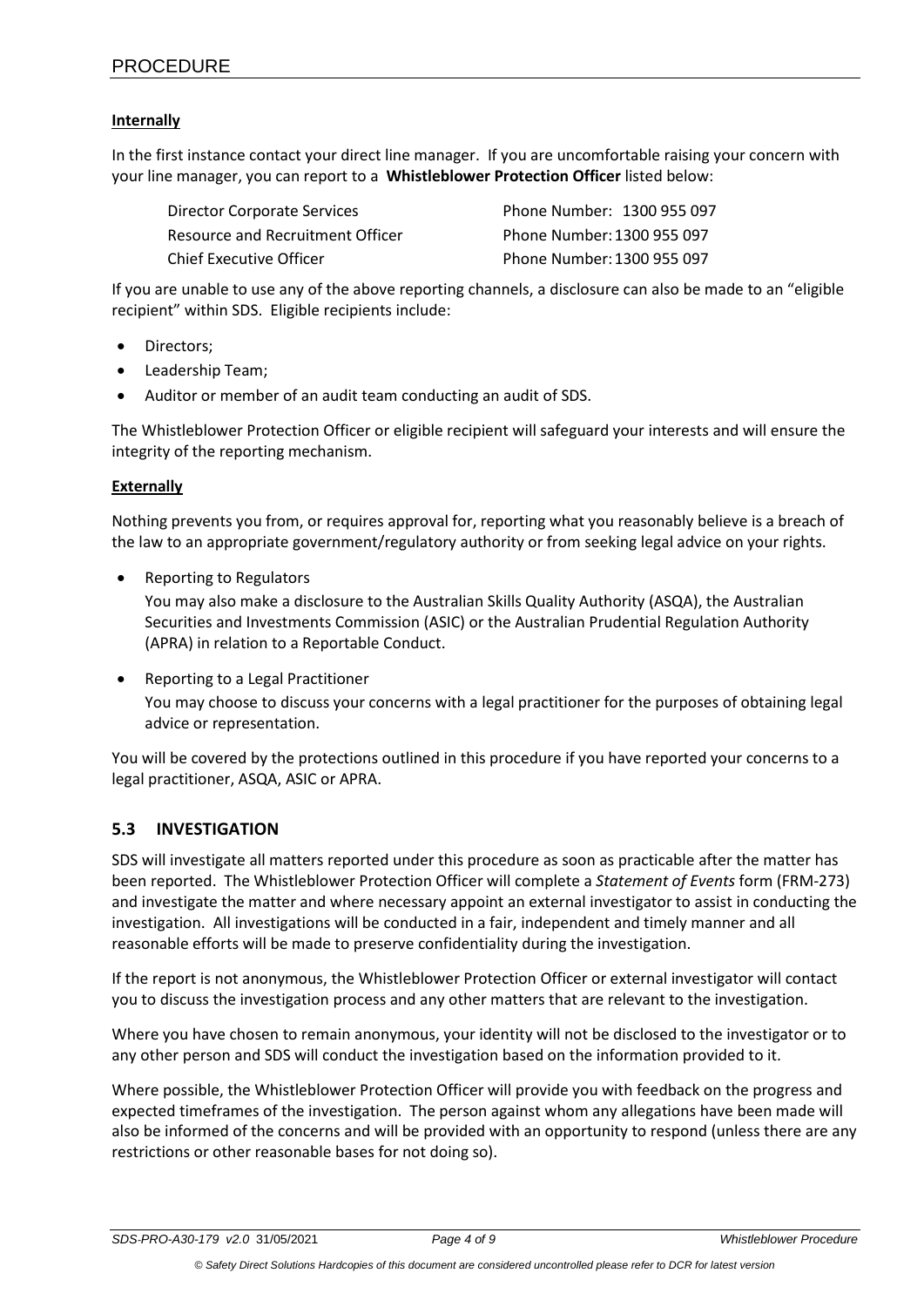### <span id="page-4-0"></span>*5.3.1 How do we treat those implicated in a report?*

We may be required to inform an implicated person if a complaint has been made against them. We will objectively and fairly assess each report and, where necessary, investigate it.

### <span id="page-4-1"></span>*5.3.2 Closing a case*

Subject to confidentiality and privacy, the Whistleblower Protection Officer will inform you and/or a person against whom allegations have been made of our assessment and the outcome. Any report will remain the property of SDS and will not be shared with you or any person against whom the allegations have been made. We will take necessary remediation actions.

### <span id="page-4-2"></span>**5.4 HOW WE PROTECT AND SUPPORT THE WHISTLEBLOWER**

We treat every report seriously. SDS is committed to ensuring that any person who makes a disclosure is treated fairly and does not suffer detriment and that confidentiality is preserved in respect of all matters raised under this procedure.

### <span id="page-4-3"></span>*5.4.1 Protection from Legal Action*

You will not be subject to any civil, criminal or administrative legal action (including disciplinary action) for making a disclosure under this procedure or participating in any investigation.

Any information you provide will not be admissible in any criminal or civil proceedings other than for proceedings in respect of the falsity of the information.

### <span id="page-4-4"></span>*5.4.2 No Tolerance for Retaliation - Protection Against Detrimental Conduct*

Retaliation can take many forms including actual or threatened conduct such as the following (without limitation):

- Termination of employment;
- Injury to employment including demotion or disciplinary action;
- Alternation of position or duties;
- Discrimination;
- Harassment, bullying or intimidation;
- Victimisation;
- Harm or injury including psychological harm;
- Damage to person's property;
- Damage to a person's reputation;
- Damage to a person's business or financial position; or
- Any other damage to a person.

You will not suffer adverse consequences for:

- refusing to act (with or if asked by others) in a breach of our Code, related SDS policies, standards, procedures or the law;
- reporting a Business Conduct Concern; or
- co-operating with a company investigation.

**Any such retaliation is a serious breach of our Code**, and may result in disciplinary consequences including termination. Report any retaliation so we can take steps to manage it.

*SDS-PRO-A30-179 v2.0* 31/05/2021 *Page 5 of 9 Whistleblower Procedure*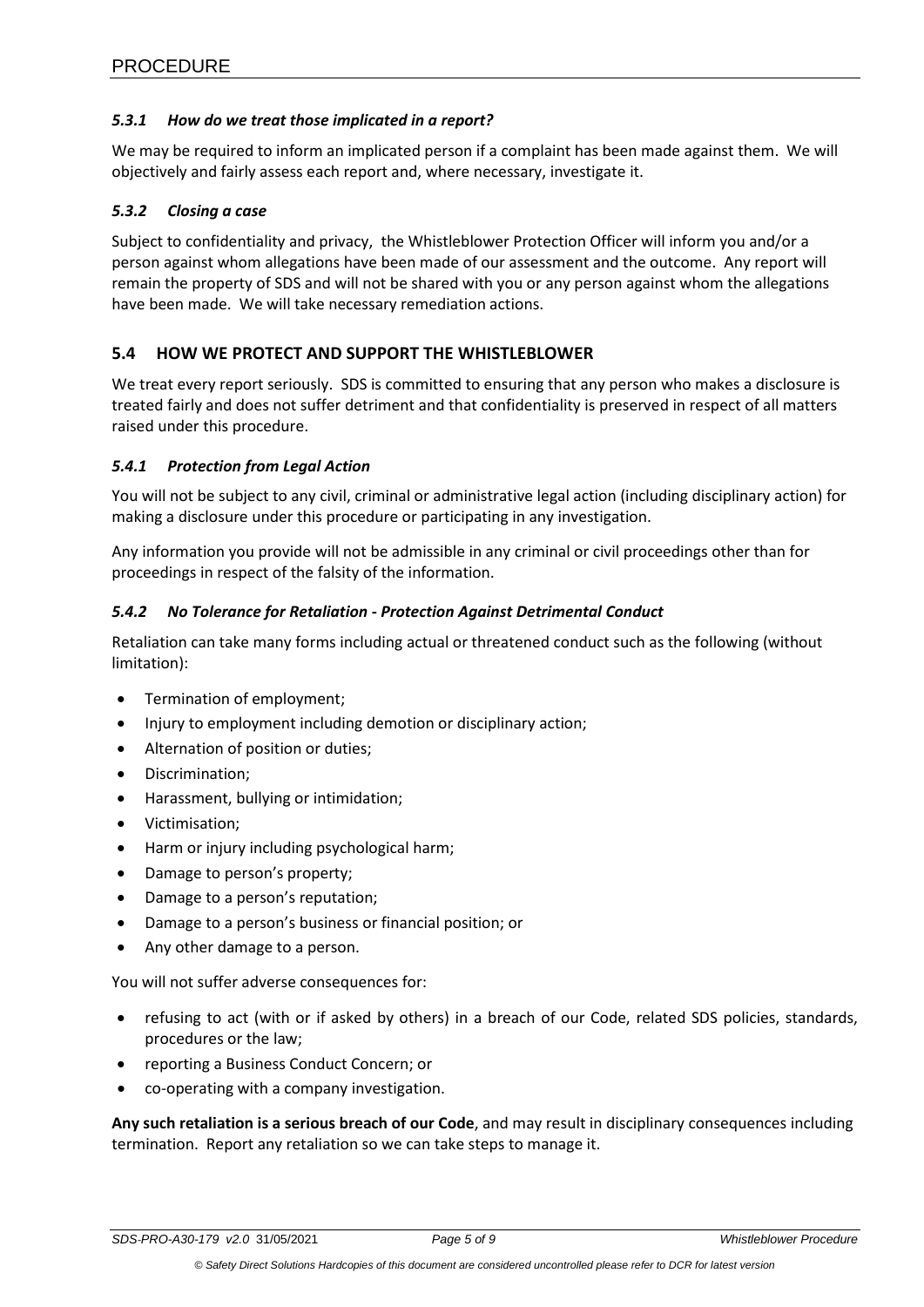If you are subjected to any retaliation, you should inform a Whistleblower Protection Officer or eligible participant in accordance with the reporting guidelines outlined above.

You may also seek remedies including compensation, civil penalties or reinstatement where you have been subject to any Detrimental Conduct.

## <span id="page-5-0"></span>*5.4.3 Protection of Identity (Confidentiality)*

All information received from you will be treated confidentially and sensitively.

If you make a disclosure under this procedure, your identity (or any information which would likely to identify you) will only be shared:

- If you give your consent to share that information; or
- If the disclosure is allowed or required by law (for example where the concern is raised with a lawyer for the purposes of obtaining legal advice); or
- If the concern is reported to the Australian Securities and Investments Commission (ASIC), the Australian Prudential Regulation Authority (APRA), the Australian Taxation Office (ATO) or the Australian Federal Police (AFP); or
- Where it is necessary for the effective investigation of the matter, and this is likely to lead to your identification, all reasonable steps will be taken to reduce the risk that you will be identified.

## <span id="page-5-1"></span>*5.4.4 Support Available*

Any employee who makes a disclosure under this procedure or is implicated as a result of a disclosure that is made may access SDS's Employee Wellbeing and Support Program which is a free and confidential counselling service.

Where appropriate, SDS may also appoint an independent support person to deal with any ongoing concerns you may have.

You may also access third party support providers such as Lifeline (13 11 14) and Beyond Blue (1300 22 4636) for support.

# <span id="page-5-2"></span>**6 OTHER MATTERS**

Any breach of this procedure will be taken seriously and may result in disciplinary action, up to and including termination of employment.

In so far as this procedure imposes any obligations on SDS, those obligations are not contractual and do not give rise to any contractual rights. To the extent that this procedure describes benefits and entitlements for employees, they are discretionary in nature and are also not intended to be contractual. The terms and conditions of employment that are intended to be contractual are set out in an employee's written employment contract.

SDS may unilaterally introduce, vary, remove or replace this procedure at any time. Employees are encouraged to read this procedure in conjunction with other relevant Company policies/procedures.

# <span id="page-5-3"></span>**7 DOCUMENT MANAGEMENT**

This document shall be reviewed in 3 years or where a need to review it exists.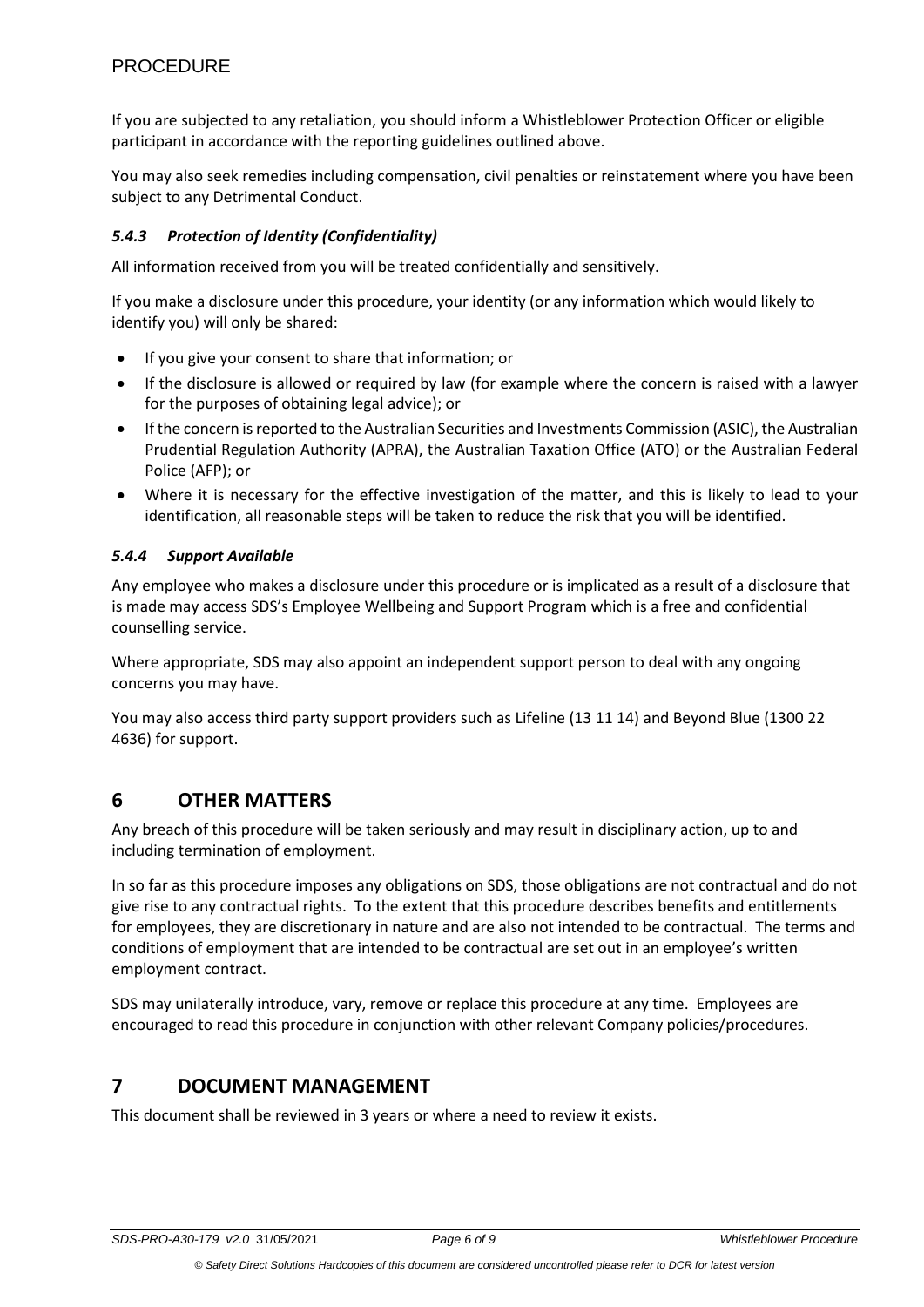# <span id="page-6-0"></span>**8 RELATED DOCUMENTATION**

[Whistleblower Policy](file://///SDSWA-PDC-01/Controlled$/Dept%203%20-%20PEOPLE%20CULTURE/Area%2030%20HR/Policies%20ALL%20&%20HR%20Procedures/Whistleblower%20Policy%20POL-56.pdf) *(POL-56)* [Grievance Policy](file://///SDSWA-PDC-01/Controlled$/Dept%203%20-%20PEOPLE%20CULTURE/Area%2030%20HR/Policies%20ALL%20&%20HR%20Procedures/Grievance%20Policy%20POL-04.pdf) *(POL-04)* [Statement of Events Form](file://///SDSWA-PDC-01/Controlled$/Dept%203%20-%20PEOPLE%20CULTURE/Area%2030%20HR/Statement%20of%20Events%20FRM-273.docx) *(FRM-273)* [Employee Wellbeing and Support Program with Oasis](file://///SDSWA-PDC-01/Controlled$/Dept%203%20-%20PEOPLE%20CULTURE/Area%2030%20HR/Employee%20Wellbeing%20and%20Support%20Program%20with%20Oasis_A5%20Booklet%20%20DOC-259.pdf) *(DOC-259)* Code of Conduct *(POL-57)*

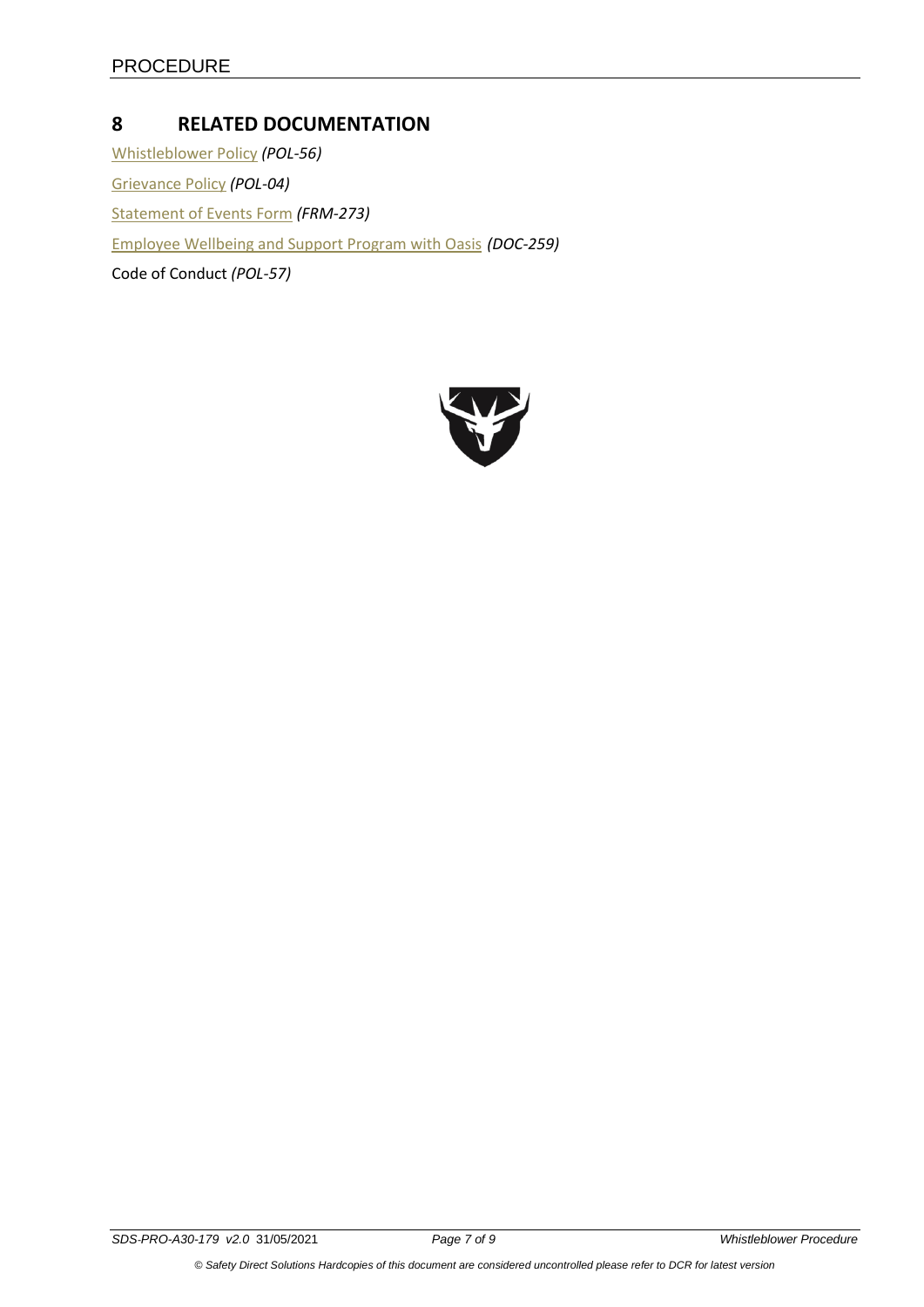# **APPENDIX – HOW THIS PROCEDURE IS REPRESENTED WITHIN OUR CODE OF CONDUCT**

**(POL-57)**

### **SPEAK UP 'WHISTLEBLOWER'**

Our Whistleblower Policy & Procedure is available to everyone on our websit[e here.](http://www.sdsaus.com.au/) 

We also raise awareness with our People through management communications, training programs and in other related policies, standards and procedures.

Our Executive Committee are aware of all material concerns raised under the Policy, as well as material breaches of our Code, especially those calling into question our culture.

### **TO BE FULLY INFORMED READ OUR WHISTLEBLOWER PROCEDURE (PRO-179).**

It tells you the types of concerns and to whom you need to report them directly to.

#### *In brief …*

Speak Up when our Values and standards of conduct are not being followed (a **"Reportable Conduct / Business Conduct Concern"**),

#### **Speaking Up protects everyone. If you have a Business Conduct Concern, don't ignore it.**

- For example, discrimination, bullying or harassment, fraud, bribery or corruption, misuse of company assets or a human rights violation.
- Raise the concern immediately so we can take necessary action.
- Raise your Business Conduct Concern honestly. Don't make accusations you know are false.

#### **Anyone can report a Business Conduct Concern.**

This extends to, for example, our employees and their relatives, our Suppliers (including their employees), customers and community members.

#### **Who can I report a Business Conduct Concern to?**

See the next page for the various options we make available for raising a Business Conduct Concern.

#### **How we protect and support you**

- We treat every report seriously, confidentially and fairly.
- SDS will not retaliate against you, and will take steps to ensure our People won't retaliate against you, for raising your Business Conduct Concern.

#### **Protection of identity (confidentiality)**

We will only disclose identifying details where:

- You give your consent to share that information; or
- If the disclosure is allowed or required by law (for example where the concern is raised with a lawyer for the purposes of obtaining legal advice); or
- If the concern is reported to the Australian Securities and Investments Commission (ASIC), the Australian Prudential Regulation Authority (APRA), the Australian Taxation Office (ATO) or the Australian Federal Police (AFP); or
- Where it is necessary for the effective investigation of the matter, and this is likely to lead to your identification, all reasonable steps will be taken to reduce the risk that you will be identified.

#### **No tolerance for retaliation**

Retaliation can take many forms including threats, harassment, exclusion, intimidation, damage to person or property, victimisation, humiliation or other detrimental conduct.

You will not suffer adverse consequences for:

- refusing to act (with or if asked by others) in a breach of our Code, related SDS policies, standards, procedures or the law;
- reporting a Business Conduct Concern; or
- co-operating with a company investigation.

**Any such retaliation is a serious breach of our Code and this Policy**, and may result in disciplinary consequences including termination. Report any retaliation so we can take steps to manage it.

© Safety Direct Solutions Hardcopies of this document are considered uncontrolled please refer to DCR for latest version